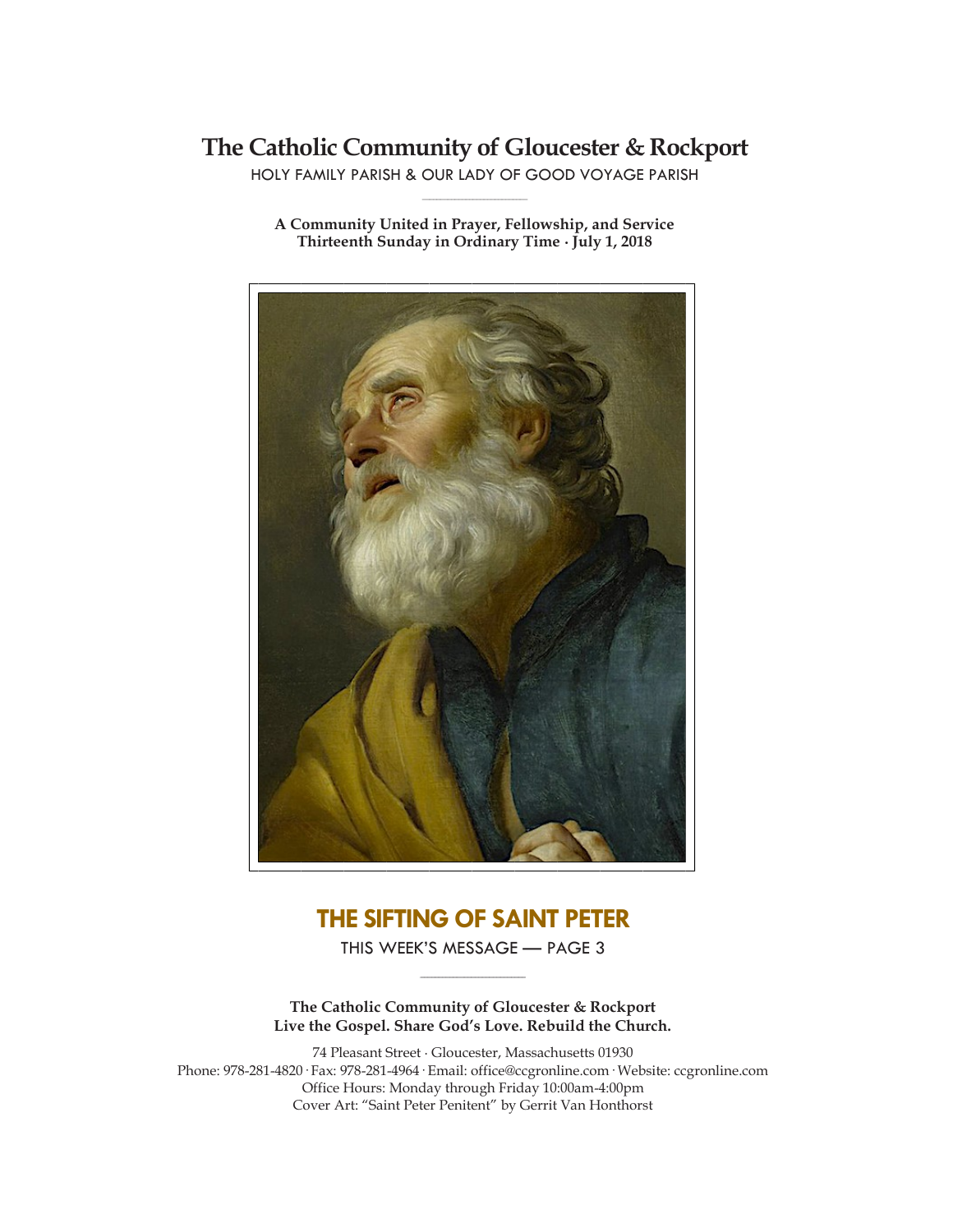## **VIVA SAN PIETRO! \_\_\_\_\_\_\_\_\_\_\_\_\_\_\_\_\_\_\_\_\_**

## **Celebrating with Saint Peter**

## SAINT PETER'S FIESTA MASS SUNDAY, JULY 1ST AT 10:00AM

This year, the Saint Peter's Fiesta runs from Wednesday, June 27th through Sunday, July 1st. On Sunday, July 1st, the Catholic Community of Gloucester & Rockport will celebrate Mass according to the following schedule:

> Our Lady of Good Voyage Church at 7:00am Saint Ann Church at 8:15am Saint Joachim Church at 10:00am Saint Peter Park Outdoor Mass at 10:00am Our Lady of Good Voyage Church at 11:45am

This year's Saint Peter Park Outdoor Mass will be celebrated by Father Jim. As a community united in prayer, fellowship, and service, we welcome all parishioners, family, friends, and visitors to worship with us and to participate in Holy Communion in accordance with personal conscience and the teachings and traditions of the Roman Catholic Church. For more information about this year's Saint Peter's Fiesta, please visit: stpetersfiesta.org. Please join us! All are invited! All are welcome!

## A PRAYER FOR THE INTERCESSION OF SAINT PETER

O Glorious Saint Peter, in return for your strong and generous faith, your profound and sincere humility, and your burning love, you were rewarded by Christ with singular privileges, leadership of the Apostles and the whole Church, of which you were made the foundation stone. By your prayers, obtain for us a lively faith that will not fear to profess itself openly to the world, in its entirety and in all its manifestations, even to martyrdom if occasion should demand it. By your prayers, obtain for us a sincere loyalty to God's Holy Church. Grant that we may always remain closely united to our Holy Father, Pope Francis, who is the heir of your faith and authority, and the one true and visible head of the Catholic Church, the mystical ark of our salvation. Grant that we may follow the Church's teachings in all humility, meekness, and obedience, so that we may enjoy a secure peace on earth and one day attain everlasting happiness in heaven. Amen!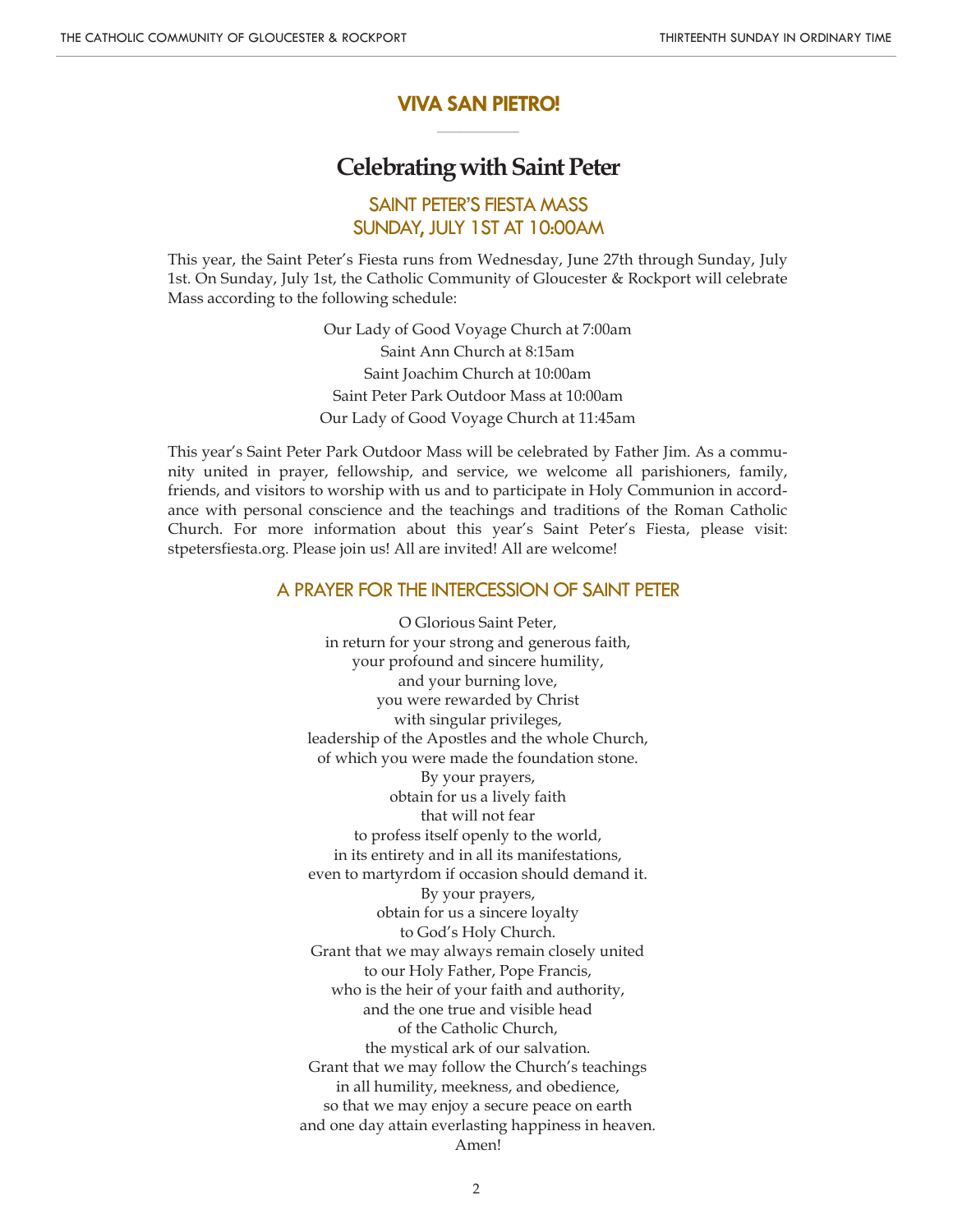## **THIS WEEK'S MESSAGE \_\_\_\_\_\_\_\_\_\_\_\_\_\_\_\_\_\_\_\_\_**

# **The Sifting of Saint Peter**

#### BY HENRY WADSWORTH LONGFELLOW

In Saint Luke's Gospel, we are told how Peter in the days of old was sifted; and now, though ages intervene, sin is the same, while time and scene are shifted.

Satan desires us, great and small, as wheat, to sift us, and we all are tempted; not one, however rich or great, is by his station or estate exempted.

No house so safely guarded is but he, by some device of his, can enter; no heart has armor so complete but he can pierce with arrows fleet its center.

For all at last the cock will crow who hear the warning voice, but go unheeding, till thrice and more they have denied the Man of Sorrows, crucified and bleeding.

One look of that pale suffering face will make us feel the deep disgrace of weakness; we shall be sifted till the strength of self-conceit be changed at length to meekness.

Wounds of the soul, though healed, will ache; the reddening scars remain, and make confession; lost innocence returns no more; we are not what we were before transgression.

But noble souls, through dust and heat, rise from disaster and defeat the stronger, and conscious still of the divine within them, lie on earth supine no longer.

Pastor's Note: Henry Wadsworth Longfellow (1807-1882) was born in Portland, Maine and died in Cambridge, Massachusetts. During his lifetime, Longfellow was one of the most popular poets in the world. He is remembered for his heartfelt and often rhapsodic poems which often tell stories about the great figures of history, mythology, and religion. The poem above, *The Sifting of Saint Peter*, was described as a folk song when it was first published in 1904, twenty-two years after Longfellow's death. It reminds us that all people, even the greatest of saints, are tempted and sometimes fall. But the poem also reminds us that even the most battered, beaten, and fallen sinners are raised up by the grace and power of the Lord Jesus Christ. This weekend, as we celebrate Saint Peter's Fiesta, let us pause in our revels to pray for the intercession of the humble fisherman who was entrusted by Christ with the Keys of the Kingdom of God. Saint Peter, pray for us! Peace and blessings to all! Viva San Pietro! — Father Jim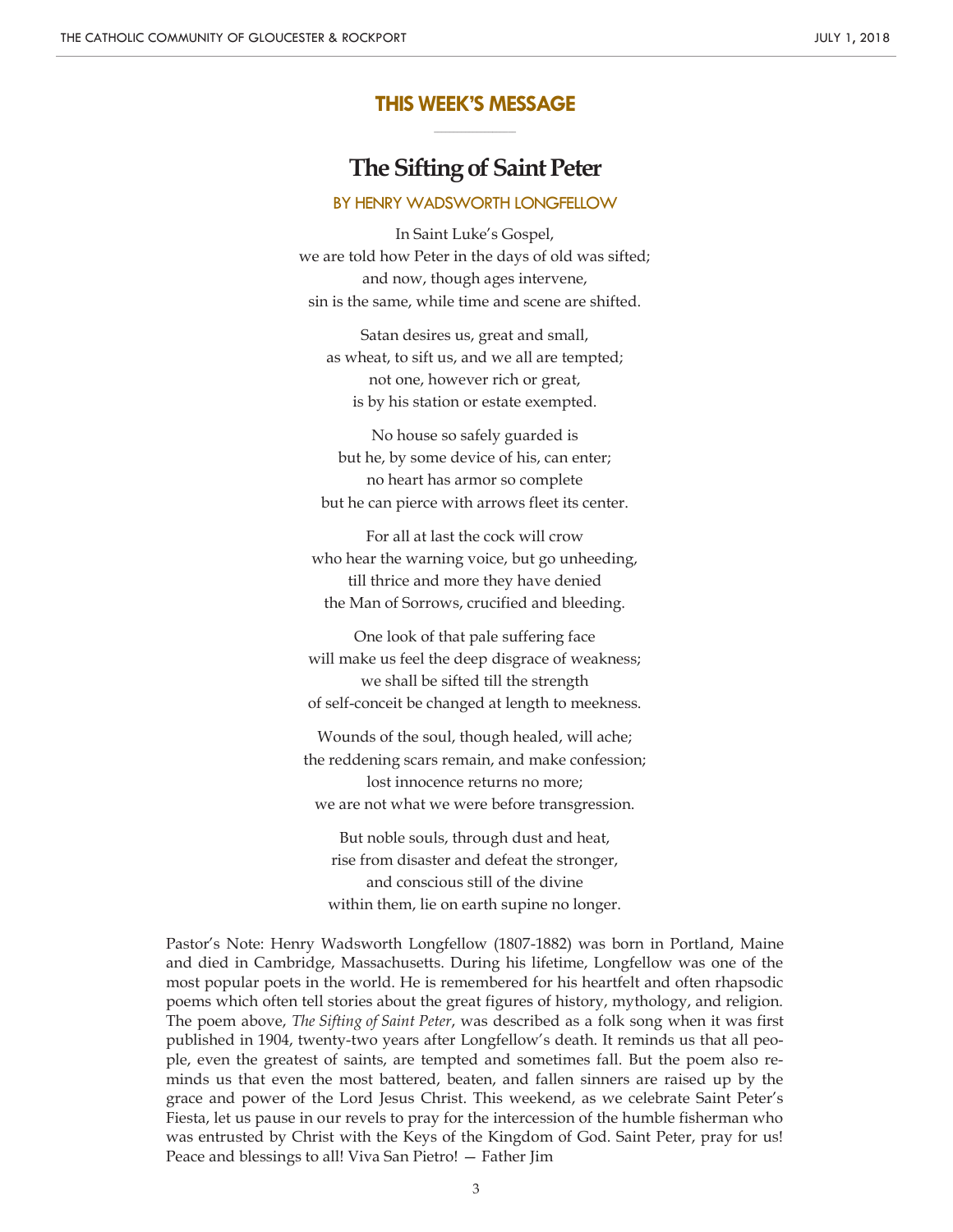#### **SHARING GOD'S LOVE \_\_\_\_\_\_\_\_\_\_\_\_\_\_\_\_\_\_\_\_**



## **THE SACRAMENT OF BAPTISM Our Schedule for July 2018**

The Sacrament of Baptism is the first of three Sacraments of Initiation in the Roman Catholic Church. The two other Sacraments of Initiation are Eucharist and Confirmation. According to the Catechism of the Catholic Church: "Holy Baptism is the basis of the whole Christian life, the gateway to life in the Spirit, and the door which gives access to the other sacraments. Through Baptism, we are freed from sin and reborn as children of God; we become members of Christ, are incorporated into the Church, and made sharers in her mission (CCC 1213)."

During the month of July, the Catholic Community of Gloucester & Rockport will celebrate the Sacrament of Baptism according to the following schedule:

> Sacrament of Baptism Sunday, July 8th at 1:00pm Saint Ann Church

Sacrament of Baptism Sunday, July 15th at 1:00pm Our Lady of Good Voyage Church

Sacrament of Baptism Sunday, July 22nd at 10:00am Saint Joachim Church

The following children were recently baptized in the name of the Father, the Son, and the Holy Spirit here in the Catholic Community of Gloucester & Rockport:

> Ryan Bartlett Liliana Bigatello Nico Bigatello Penelope Cosgrove Amber Frontiero Lillian Herbert Francesca Parisi Valentina Parisi Dominique Reyes Cole Sawyer Morgan Sinico

If you would like to schedule your child's baptism, please contact Melissa Unis at office@ccgronline.com or 978-281- 4820. Please pray for our newly baptized young disciples and their families! Congratulations to all!

#### **PRAYER, FELLOWSHIP, AND SERVICE \_\_\_\_\_\_\_\_\_\_\_\_\_\_\_\_\_\_\_\_**

## **KNIGHTS OF COLUMBUS Tuesday, July 10th at 7:00pm**

The Knights of Columbus (Council 215) is a fraternal and charitable organization of Catholic men that serves the Catholic Community of Gloucester & Rockport at both Holy Family Parish and Our Lady of Good Voyage Parish. Since 1897, our award-winning council has sponsored countless works of charity throughout Cape Ann, including annual events like our blood drive, food drive, golf tournament, and the Coats for Kids program; along with our ongoing support for the Saint Vincent de Paul Society and the Holy Family Women's Guild.

If you have twenty-four hours to volunteer for charity, we can transform that commitment into meaningful results for you, your family, and our communities. The Knights of Columbus (Council 215) meets on the second Tuesday of every month in our parish offices (located at 74 Pleasant Street in Gloucester). Our next meeting is scheduled for Tuesday, July 10th at 7:00pm. For more information, please visit our website at kofc215.com or contact us at info@kofc215.com. Please join us! New members are always welcome!

## **PASTOR'S NOTE CONGRATULATIONS BARBARA FRONTIERO! Assisi Project Raffle Winner**

From Mother's Day Weekend through Father's Day Weekend, the Assisi Project has been selling raffle tickets for a beautiful hand painted icon of Our Blessed Mother. This icon was handcrafted in Greece and blessed on the relics of Saint Spyridon the Wonderworker, a third century saint whose incorrupt remains are believed to be the source of many miracles. All proceeds from the Assisi Project's Spring Raffle have been donated to the Saint Vincent de Paul Society. The raffle raised \$1,525!

On behalf of the Catholic Community of Gloucester & Rockport, Father Jim wishes to thank the Assisi Project for its generosity and hard work and congratulate Barbara Frontiero of Holy Family Parish who purchased the winning ticket! For more information about the Assisi Project and its good work in our parishes, please contact Cliff Garvey at 978-281-4820 or cgarvey@ccronline.com; or visit assisiproject.com. Peace and blessings to all for a safe and happy summer! Viva San Pietro! — Father Jim

**SAINT FRANCIS EXPLAINS PERFECT JOY** Learn more: assisiproject.com!

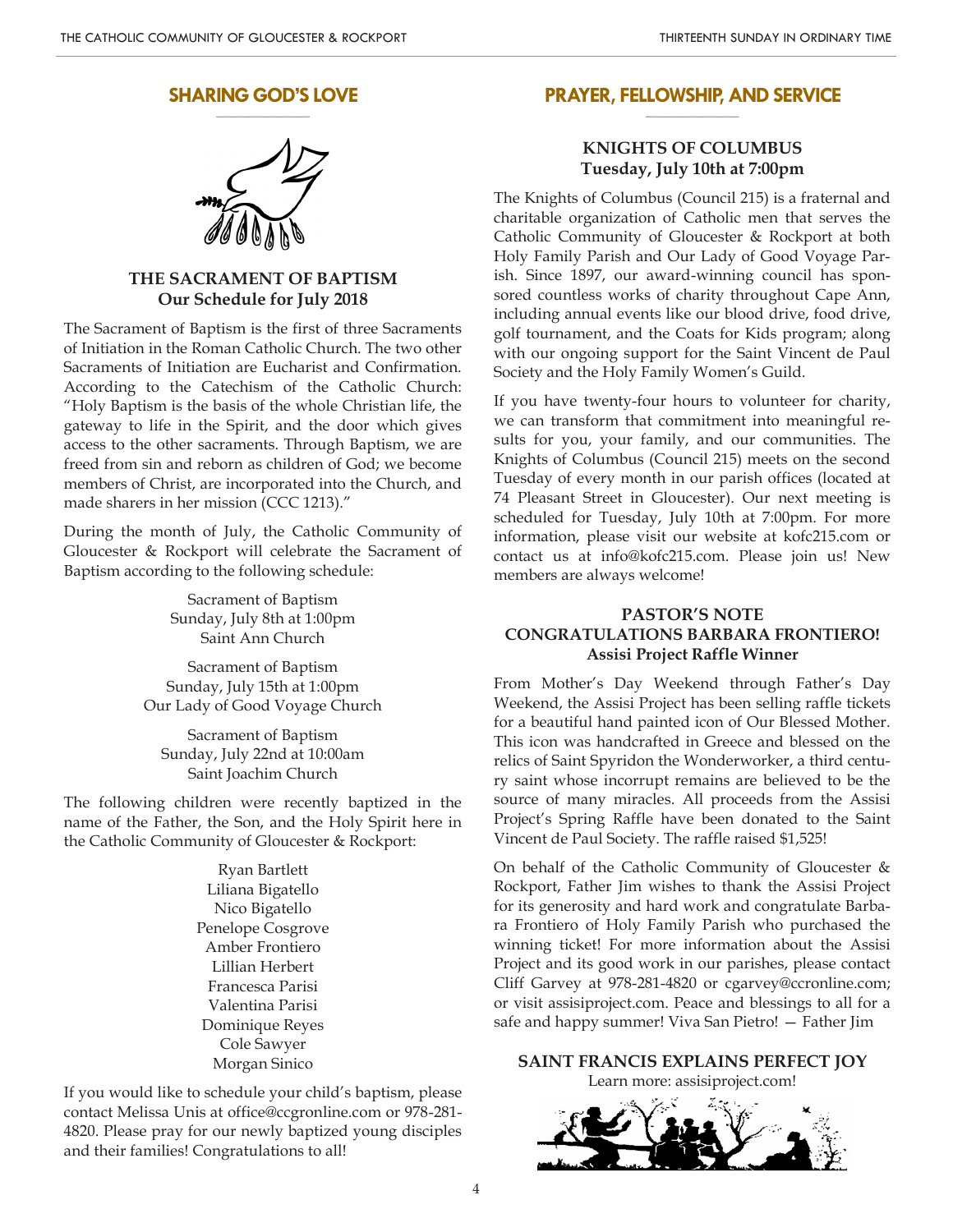#### **PRAYER, FELLOWSHIP, AND SERVICE \_\_\_\_\_\_\_\_\_\_\_\_\_\_\_\_\_\_\_\_**

## **ONLINE RESOURCES FOR PRAYER Join us: ccgronline.com/prayer!**

Each day, all are invited to join us for a few moments of prayer and reflection at ccgronline.com/prayer. Our website features links to the Saint of the Day, Sharing the Word, and Sunday Soundbites, which are 90 second reflections based on the daily Mass readings and the lives of the saints. Our website also features an easy-to-use link for praying the Liturgy of the Hours online.

In addition, please join us every week for a new edition of Bringing Home the Word, a weekly newsletter for families that offers suggestions for prayer and reflection based on the Sunday Mass readings. Each issue includes words of wisdom from Pope Francis, along with reflections on the scriptures, spirituality, and the lives of saints. Every Saturday, a new edition of Bringing Home the Word is posted at ccgronline.com/news! Please join us!

## **THE HOLY ROSARY Monday Through Saturday After Daily Mass!**

All are invited to join the Catholic Community of Gloucester & Rockport as we pray the Holy Rosary every morning after our 8:00am Daily Mass. By praying the Rosary, we grow closer to our Risen Lord by meditating on the mysteries of his life, death, and resurrection; and we grow closer to our Blessed Mother by asking for her powerful intercession for ourselves, our parishes, and our troubled world. Daily Mass is celebrated in Our Lady of Good Voyage Church on Mondays, Wednesdays, and Fridays at 8:00am; in Saint Joachim Church on Tuesdays and Thursdays at 8:00am; and in Saint Ann Church on Saturdays at 8:00am. For more information, please contact Father Jim at frjim@ccgronline.com or 978-281-4820. Please join us! All are invited! All are welcome!

## **EUCHARISTIC ADORATION The Holy Father's Favorite Way to Pray!**

Pope Francis was once asked about his favorite way of praying. In response, he said: "What I truly prefer is Eucharistic Adoration...In the evening between seven and eight o'clock, I pray in adoration before the Blessed Sacrament." Eucharistic Adoration is a prayerful devotion to the Real Presence of Christ in the Blessed Sacrament. Each week, the Catholic Community of Gloucester & Rockport offers four opportunities for Eucharistic Adoration: Mondays at Saint Joachim Church (6:30pm— 8:00pm); Thursdays at Saint Ann Church (6:30pm— 7:30pm); and Tuesdays and Thursdays at Saint Joachim Church (8:30am—10:00am). For more information, please contact Jane Russo at jlrusso333@hotmail.com or 978-281- 4820. Please join us! All are invited! All are welcome!

#### **SHARING GOD'S LOVE \_\_\_\_\_\_\_\_\_\_\_\_\_\_\_\_\_\_\_\_**

### **VOCATION FRIDAY Friday, July 6th at 5:00pm**

As Catholic Christians, we believe that God calls us to live as faithful disciples. But in what way of life are we called to live our discipleship? What is your calling? What is your vocation? These questions can sometimes take a lifetime to answer. But with hearts open to discernment and prayer, God can help us find our way in the world. Each and every one of us (regardless of our age, gender, or life experience) can discover, rediscover, and respond to God's plan for our lives.

This year, the Catholic Community of Gloucester & Rockport is celebrating a 'Year for Vocations,' a time to pray and reflect on who God calls us to be and what God calls us to do with the one life that we are blessed to live on this earth. In this spirit, we will gather on Friday, July 6th for 'Vocation Friday' in Our Lady of Good Voyage Church. Our prayer vigil will begin with Exposition of the Blessed Sacrament at 5:00pm, followed by Evening Prayer from the Liturgy of the Hours. At 6:00pm, we will pray the Holy Rosary for an increase in vocations to the priesthood. And we will conclude at 7:00pm with Night Prayer and Benediction of the Blessed Sacrament.

These 'Vocation Fridays' are being held monthly throughout the year. Our hope is that all parishioners and their families will be able to join us for at least one of these special days of prayer, discernment, and devotion. If you are not able to join us this month, please take a few moments to pray this powerful prayer for vocation discernment:

Almighty God and Father, you call each one of us by name and ask you to follow you. Bless your Holy Church by raising up dedicated and generous leaders from among our families and friends who will serve your people as priests and deacons, as religious brothers and sisters, and as lay ministers. Inspire us as we grow to know you, and open our hearts to hear your call. We ask this through our Lord Jesus Christ, who lives and reigns with you and the Holy Spirit, one God for ever and ever. Amen.

Throughout this 'Year for Vocations,' let us pray together that each one of us, in our own way, will learn to pray, discern, and respond to God's call with faith, hope, and love in our hearts. For more information, please contact Cliff Garvey at 978-281-4820 or cgarvey@ccgronline.com; or visit our vocations page at ccgronline.com. Please join us! All are invited! All are welcome!